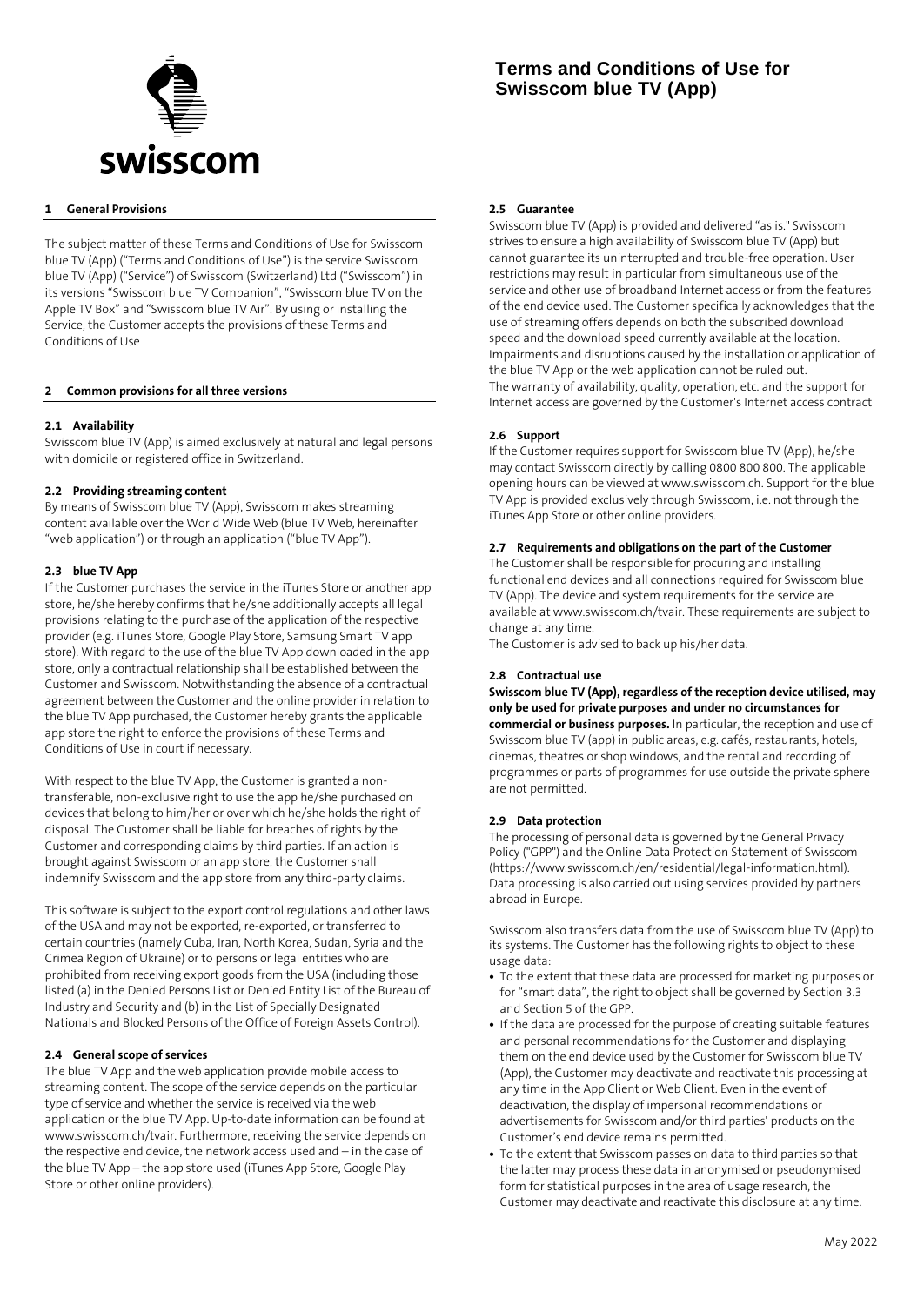

# **3 Swisscom blue TV Companion**

## **3.1 General provisions**

If the Customer purchases the Swisscom blue TV service from Swisscom, Swisscom blue TV (App) is automatically an integral part of it ("Swisscom blue TV Companion"). In this case, these Terms and Conditions of Use shall apply in addition to the "General Terms and Conditions for Services" and the "Special Conditions TV" of Swisscom and shall take precedence over them in the event of any discrepancies.

#### **3.2 Services of Swisscom**

The Swisscom blue TV Companion enables the majority of Swisscom services and features available via a Swisscom TV Box (e.g. Replay, Recording and Live Pause feature) to also be received by other types of devices, such as smart TVs, PC screens (via web application) or mobile devices (via blue TV App) in Switzerland. This may however be subject to additional requirements (e.g. appropriate smart TV, streaming-capable smartphones). Some features are not available (e.g. language assistant, radio) or are limited (e.g. UHD). Furthermore, services of blue Entertainment Ltd (hereinafter "blue") may also be purchased, but not apps from third-party providers. The services available for each type of reception can be found on [www.swisscom.ch/tvair.](http://www.swisscom.ch/tvair)

# **3.3 Costs**

## • **Monthly fees**

As Swisscom blue TV Companion is included in the Swisscom blue TV subscription, no additional monthly fees will be charged. If monthly costs arise for additional or third-party services, the Customer shall be informed in advance.

#### • **Fees for data traffic**

When using Swisscom blue TV Companion, data traffic occurs, which is invoiced in accordance with the respective contractual relationship of the device utilised. If a customer receives Swisscom blue TV Companion via networks of third-party providers, any datatraffic costs shall be determined in accordance with the contractual relationship with the third-party provider. Where Swisscom blue TV Companion is used abroad (e.g. for viewing recordings), the terms and conditions of the underlying mobile telephone service offer shall prevail for data traffic. Where data roaming charges may be incurred, it is recommended that Swisscom blue TV Companion only be utilised via free Wi-Fi.

#### • **On-demand prices**

The prices of on-demand services (e.g. film or sports offers) may vary at any time. The relevant current prices published by Swisscom and blue on www.swisscom.ch/tv shall prevail. They are indicated before the relevant item is purchased.

The fees for the services from blue purchased by the customers shall be invoiced to the Customer by Swisscom in the name and on behalf of blue.

#### **3.4 Cancellation**

Swisscom blue TV Companion is an integral part of Swisscom blue TV and cannot be cancelled separately. The Customer may deactivate Swisscom blue TV Companion without affecting the monthly fees for Swisscom blue TV.

#### **4 Swisscom blue TV on the Apple TV Box**

#### **4.1 General provisions**

If the Customer purchases the Swisscom blue TV service from Swisscom, this service can also be purchased without the Swisscom TV Box if the Customer installs blue TV (App) on the Apple TV Box (Section 4.3). In this case, these Terms and Conditions of Use shall apply in addition to the "General Terms and Conditions for Services " (GTC) and the "Special Conditions TV" (SC TV) of Swisscom and shall take precedence over them in the event of any discrepancies.

#### **4.2 Services of Swisscom**

The "Swisscom blue TV on the Apple TV Box" service (hereinafter referred to as the "Service") enables the majority of Swisscom services and features available via a Swisscom TV Box (e.g. Replay, Recording and Live Pause feature) to be received on a suitable Apple TV Box (Section 4.3). Some features are not available (e.g. language assistant, radio) or are limited (e.g. UHD).

Furthermore, services from blue may be purchased, but not apps from third-party providers.

The available services can be found on www.swisscom.ch/tvair.

#### **4.3 Requirements and obligations on the part of the Customer**

The Service requires the purchase of a suitable Apple TV Box. Suitable models can be found on www.swisscom.ch/tvair. In order to use the Apple TV Box, the Customer must accept Apple's corresponding terms and conditions of use.

#### **4.4 Costs**

# • **Monthly fees**

The Customer must pay the monthly fees of the selected Swisscom blue TV subscription.

If monthly costs arise for additional or third-party services, the Customer shall be informed in advance.

#### • **Costs in case of third-party providers**

If the Customer connects the Apple TV Box with a third-party provider, any additional costs are subject to the contractual relationship with the third-party provider.

#### • **On-demand prices**

The prices of on-demand services (e.g. film or sport offers) may vary at any time. The relevant current prices published by Swisscom and blue o[n www.swisscom.ch/tv](http://www.swisscom.ch/tv) shall prevail. They are indicated before the relevant item is purchased. The fees for the services from blue purchased by the customers shall

be invoiced to the Customer by Swisscom in the name and on behalf of blue.

## **4.5 Data protection**

The provisions of Section 2.9 shall apply. Furthermore, Apple can see if Swisscom blue TV channels are called up in the Apple search or via Siri.

#### **4.6 Cancellation**

The cancellation options for the Service are subject to the provisions specified for the Swisscom blue TV subscription and the additional contractual components (SC TV, GTC).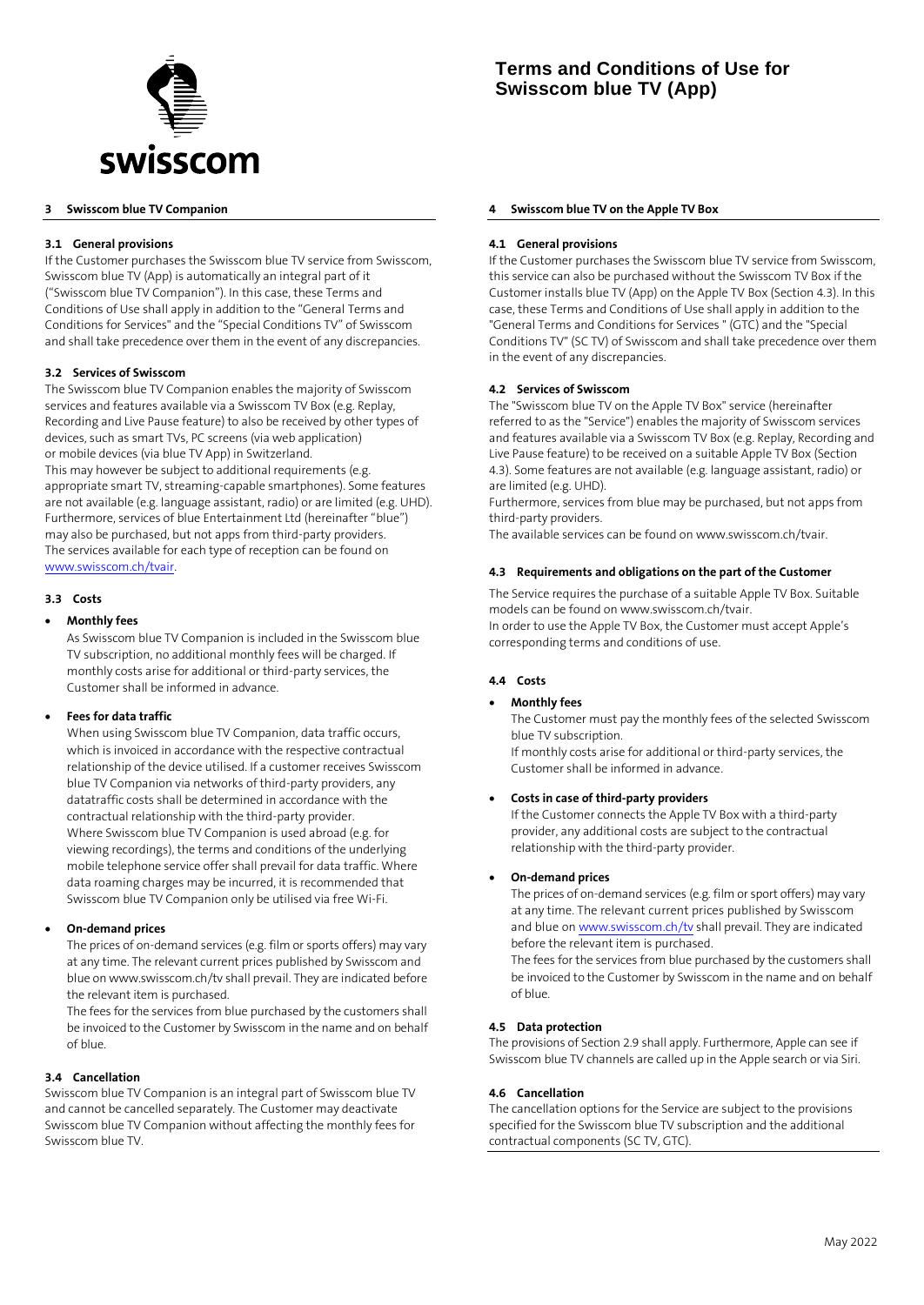

# **Terms and Conditions of Use for Swisscom blue TV (App)**

# **5 Swisscom blue TV Air**

## **5.1 General provisions**

Swisscom blue TV Air is also available to persons for whom the requirements for Swisscom blue TV Companion (Section 3.1) are not met. Swisscom blue TV Air offers both free and fee-based versions.

## **5.2 Services of Swisscom**

Swisscom blue TV Air enables the reception of television programmes on smart TVs, on the set-top box of selected third-party providers, on PC screens (via web application) or streaming mobile devices in Switzerland.

The available programmes are available at www.swisscom.ch/tv. **Swisscom reserves the right to change the available programmes at any time**. The range of local programmes depends on the location and device.

The fee-based version includes additional features, such as recordings and Replay TV. The Customer's recordings are not stored locally but on servers in Switzerland. Recordings are deleted after 2 years or when the maximum recording capacity of the offer is reached.

In addition, selected services from blue may be purchased. In such a case, the Customer must conclude a separate contract with blue. The then current contractual terms and conditions of blue, which are published on, www.swisscom.ch/en/residential/legalinformation.html shall prevail.

The services available for each type of reception can be found on www.swisscom.ch/tvair.

#### **5.3 Requirements and obligations of the Customer**

Receiving Swisscom blue TV Air requires a Swisscom login and requires Internet access, which is not an integral part of this contract. The free version of Swisscom blue TV Air is financed through advertising revenue. The Customer agrees that advertising shall be activated during the use of Swisscom blue TV Air and that the Customer may not prohibit the delivery of advertising.

#### **5.4 Costs**

The fee-based version of Swisscom blue TV Air carries monthly fees, the amount of which can be found at www.swisscom.ch/tv. In all other respects, the same provisions apply as for Swisscom Blue TV Companion (Section 3.3).

#### **5.5 Payment and default**

If the Customer has not paid the invoice in full by the due date or has objected to it in writing and stated the reasons for his/her objections, he/she shall automatically be in default, and Swisscom may suspend the provision of all services for Swisscom blue TV Air, take additional measures to prevent further losses and/or terminate the contract without notice or compensation.

The Customer shall bear all costs incurred by Swisscom as a result of his/her default in payment. In particular, the Customer must pay Swisscom default interest of 5%, along with a fee of CHF 30.00 per reminder. Swisscom may engage third parties at any time for the purpose of debt collection. The Customer must pay minimum fees directly to the third party engaged for this purpose and must also compensate it for its individual costs and expenses necessary to collect the debt. Details are available at www.swisscom.ch/debt-collection.

#### **5.6 Liability**

**Liability for simple negligence is excluded. Swisscom shall not under any circumstances be liable for possible losses incurred by the Customer as a result of any loss of data or software programs not backed up by the Customer.** Swisscom cannot be held liable for faults, interruptions, user restrictions, misuse or damage by third parties, security deficiencies in the telecommunications network and/or the Internet.

Swisscom and its suppliers shall not be liable for the accuracy, completeness, currentness, legality or availability of content created by third parties, available from third parties or made available through Swisscom blue TV Air.

Liability for loss of recordings is excluded to the extent permitted by law.

Swisscom disclaims any warranty for any and all other services and apps that the Customer purchases from third-party providers and assumes no liability for them.

Swisscom shall not be liable if the provision of the service is temporarily interrupted, limited or impossible, in whole or in part, because of force majeure. Force majeure includes in particular power outages and the occurrence of malware (e.g. virus attacks).

#### **5.7 Amendments**

## **Changes in prices and services**

**Swisscom reserves the right to adapt Swisscom blue TV Air at any time,**  in particular to restrict, expand or otherwise modify the range of available programmes at any time.

Swisscom shall notify the Customer of any changes in an appropriate manner (e.g. on the invoice or by e-mail). If Swisscom increases its prices such that that they lead to a higher overall burden on the Customer, or if Swisscom blue TV Air changes significantly to the detriment of the Customer, Swisscom shall inform the Customer sufficiently in advance, and the Customer may, up until the date the changes becomes effective, cancel Swisscom blue TV Air early without any financial consequences. **If the Customer fails to do so, he/she is deemed to have accepted the changes.**

#### **The following changes shall not entitle the Customer to cancel the Contract:**

- Removal of individual receivable programmes
- Price adjustments due to changes in rates of charges (e.g. increase in value-added tax or copyright fees), as well as price increases by thirdparty providers

# **Changes to the Terms and Conditions of Use**

**Swisscom reserves the right to amend the Terms and Conditions of Use at any time.** Swisscom shall inform the Customer in advance and in an appropriate manner (e.g. on the invoice or by email) concerning any changes to the Terms and Conditions of Use. If the changes are to the detriment of the Customer, Swisscom shall inform him/her sufficiently in advance, and the Customer may, up until the date the changes become effective, terminate the contract with Swisscom early without any financial consequences. **If the Customer fails to do so, he/she is deemed to have accepted the changes.**

#### **5.8 Discontinuation**

The Customer shall not be entitled to a specific design or to the retention of Swisscom blue TV Air. **Swisscom shall be entitled to discontinue Swisscom blue TV Air, in whole or in part, at any time.**

#### **5.9 Entry into force, duration and termination**

Swisscom blue TV Air itself does not have a minimum subscription period. However, if an additional service (e.g. from blue) has a minimum period, Swisscom blue TV Air may not be cancelled separately during this minimum period. The consequences of early cancellation of the